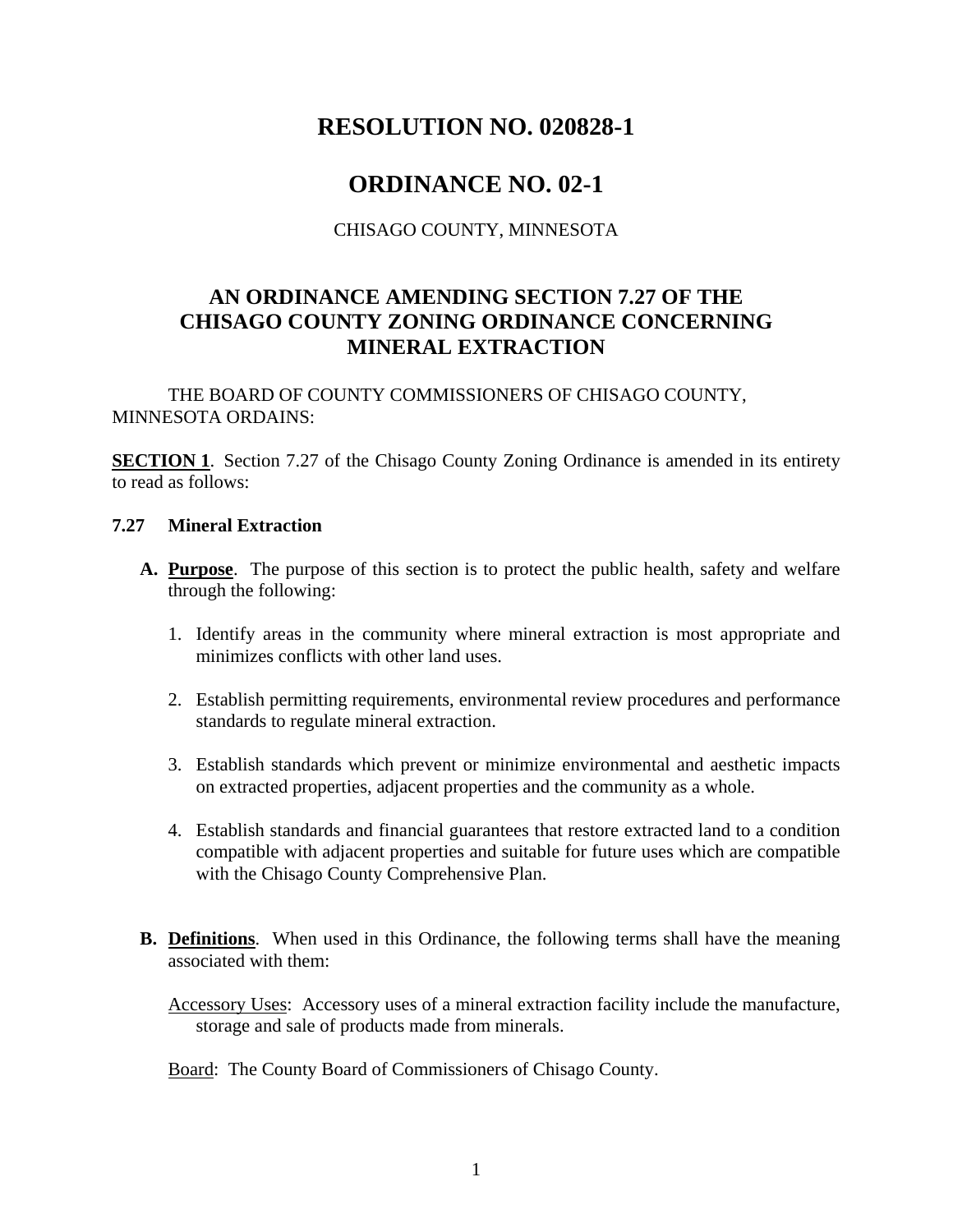Commission: The Planning Commission of Chisago County.

Comprehensive Plan: The Chisago County Comprehensive Plan.

County: The County of Chisago, Minnesota.

- Dust: Airborne mineral particulate matter.
- Excavation: The movement of minerals on a site.
- Mineral: Sand, gravel, rock, soil, clay and similar higher density non-metallic natural minerals.
- Mineral Extraction: The removal of minerals from the ground and off the site.
- Mineral Extraction Facility: Any area used for mineral extraction and processing minerals.

Mineral Extraction Permit: The permit required for mineral extraction facilities.

- Operator: Any person or persons, partnerships, or corporations or assignees, including public or governmental agencies, engaging in mineral extraction.
- Principal Use: The principal use of a mineral extraction facility is the extraction, crushing, screen, mixing, storage and sale of minerals from the facility.
- Processing: Any activity which may include the crushing, screening, mixing, and stockpiling of sand, gravel, rocks, or similar mineral products into consumable products such as fill, construction grade sand, gravel, roadway mixes, and other similar granular products.
- Rehabilitation: To renew land to self-sustaining long-term use which is compatible with contiguous land uses, present and future, in accordance with the standards set forth in this Ordinance.
- Soil: A natural three dimensional body of the earth's surface.
- Subject Property: The land on which mineral extraction is permitted.
- Topsoil: The upper portion of the soils present that is the most favorable material for plant growth.

Zoning Ordinance: The Chisago County Zoning Ordinance.

**C. Mineral Extraction Permit Required**. A mineral extraction permit is required for all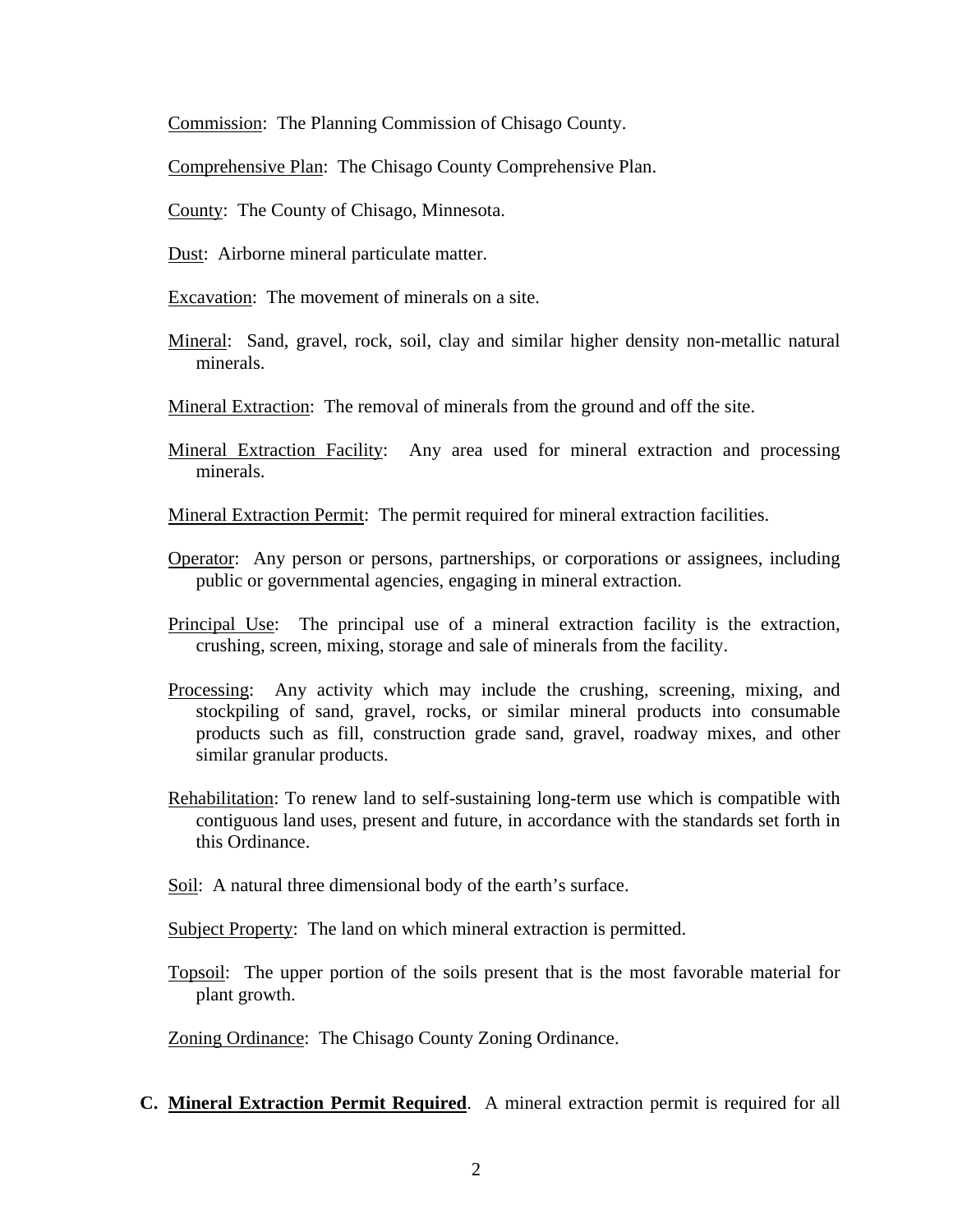mineral excavation facilities. A mineral extraction permit is a conditional use and shall be processed in accordance with Section 8.05 of this Zoning Ordinance and the additional procedures and requirements of this section. Mineral extraction permits may be issued in all zoning districts except the (UR) Urban Residential District. Legal nonconforming mineral extraction facilities expanding on new parcels after adoption of this Ordinance shall be required to obtain a Conditional Use Permit consistent with the provisions of this Ordinance.

- **D. Exceptions From Permit Requirements**. A mineral extraction permit shall not be required for the following:
	- 1. Excavation for a structure if a building permit has been issued.
	- 2. Excavation in a right-of-way or utility corridor by state, county, city, or township authorities in connection with construction or maintenance of public improvements.
	- 3. Excavations not exceeding four hundred (400) cubic yards annually.
	- 4. Excavation for agricultural purposes.
	- 5. Excavation for public utility purposes.

#### **E. Permit Application Requirements**.

- 1. Application form. An application for a mineral extraction permit shall be submitted to the County on a form supplied by the County. Information shall include but not be limited to the following:
	- a. The following maps of the entire site and to include areas within five hundred feet (500') of the site. All maps shall be drawn at a scale of one inch (1") to two hundred feet (200') unless otherwise stated below:

Map A: Existing conditions to include:

- 1) Property boundaries.
- 2) Contour lines at ten (10) foot intervals.
- 3) Existing vegetation.
- 4) Existing drainage and permanent water areas.
- 5) Existing structures.
- 6) Existing wells and private sewer systems of record.
- 7) Existing pipelines, power lines and other utilities.
- 8) Easements.

Map B: Proposed operations to include:

1) Property boundaries.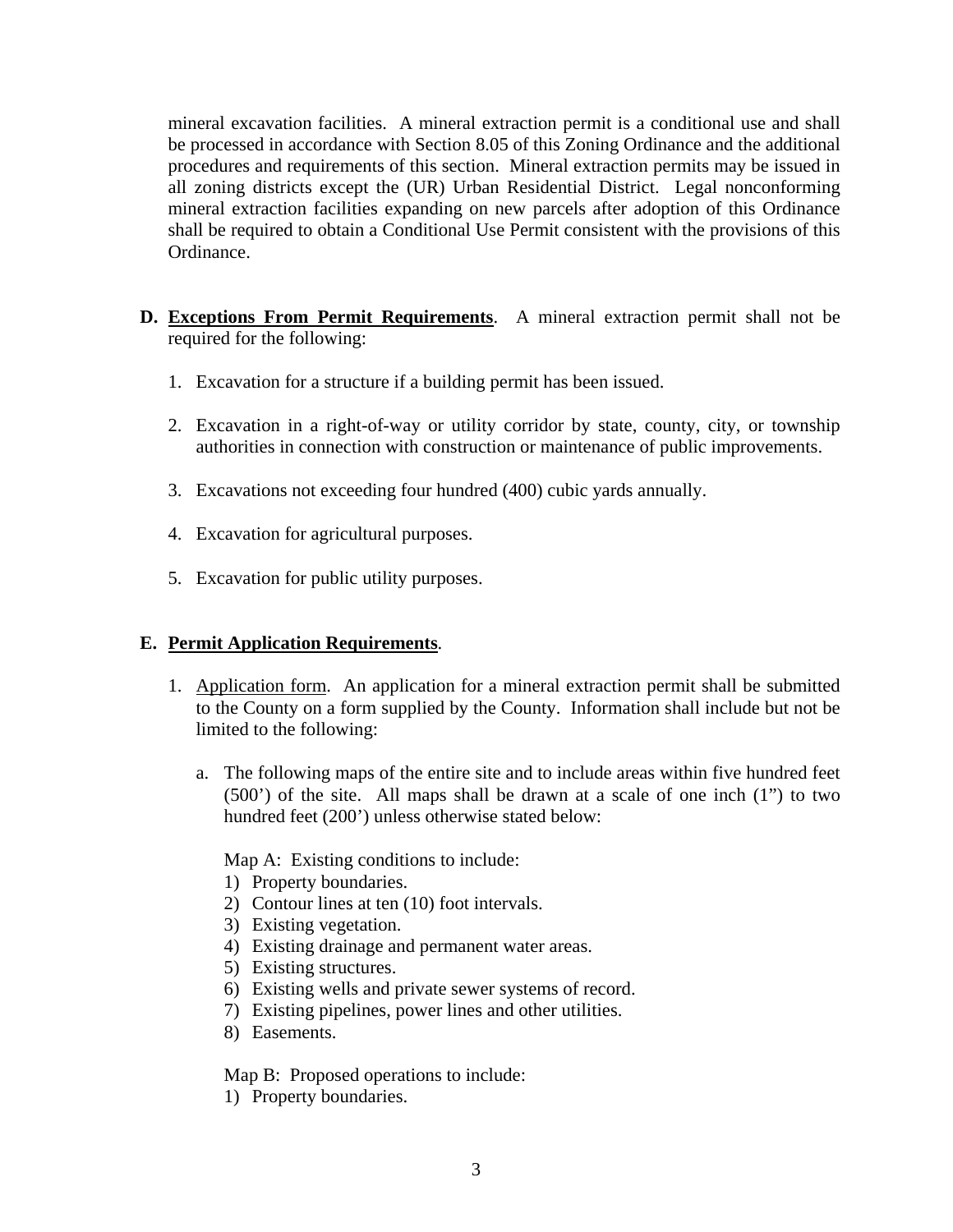- 2) Structures to be erected.
- 3) Location of sites to be mined showing depth of proposed excavation.
- 4) Location of tailings deposits showing maximum height of deposits.
- 5) Location of processing areas and machinery to be used in the mining operation.
- 6) Location of storage of mined materials, showing height of storage deposits.
- 7) Location of vehicle parking.
- 8) Location of storage of explosives.
- 9) Erosion and sediment control structures.
- 10) Haul routes.

Map C: End use plan to include:

- 1) Property boundaries.
- 2) Final grade of proposed site showing elevations and contour lines at five (5) foot intervals.
- 3) Location and species of vegetation to be replanted.
- 4) Location and nature of any structure to be erected in relation to the end use plan.
- 5) Turf Rehabilitation Plan.
- b. Name, address, phone number, contact person for the operator.
- c. Name, address, phone number of the landowner.
- d. Names of the adjacent landowners including all those within a one-quarter  $(1/4)$ mile radius of the boundary line of the subject property.
- e. Acreage and complete legal description of the subject property on which the facility will be located, including all contiguous property owned by the landowners.
- f. A narrative outlining the type of material to be excavated, mode of operation, estimated quantity of material to be extracted, plans for blasting, and other pertinent information to explain the request in detail.
- g. Phasing plan and estimated timeframe to operate the facility.
- h. A description of all vehicles and equipment estimated to be used in the operation of the facility, including a description of the estimated average daily and peak daily number of vehicles accessing the facility.
- i. Any other information or documentation required for issuance of a Conditional Use Permit under Section 8.05 of the Chisago County Zoning Ordinance.
- 2. Supporting Documentation. Every application for a mineral extraction permit shall include submission of supporting documentation which shall include, but is not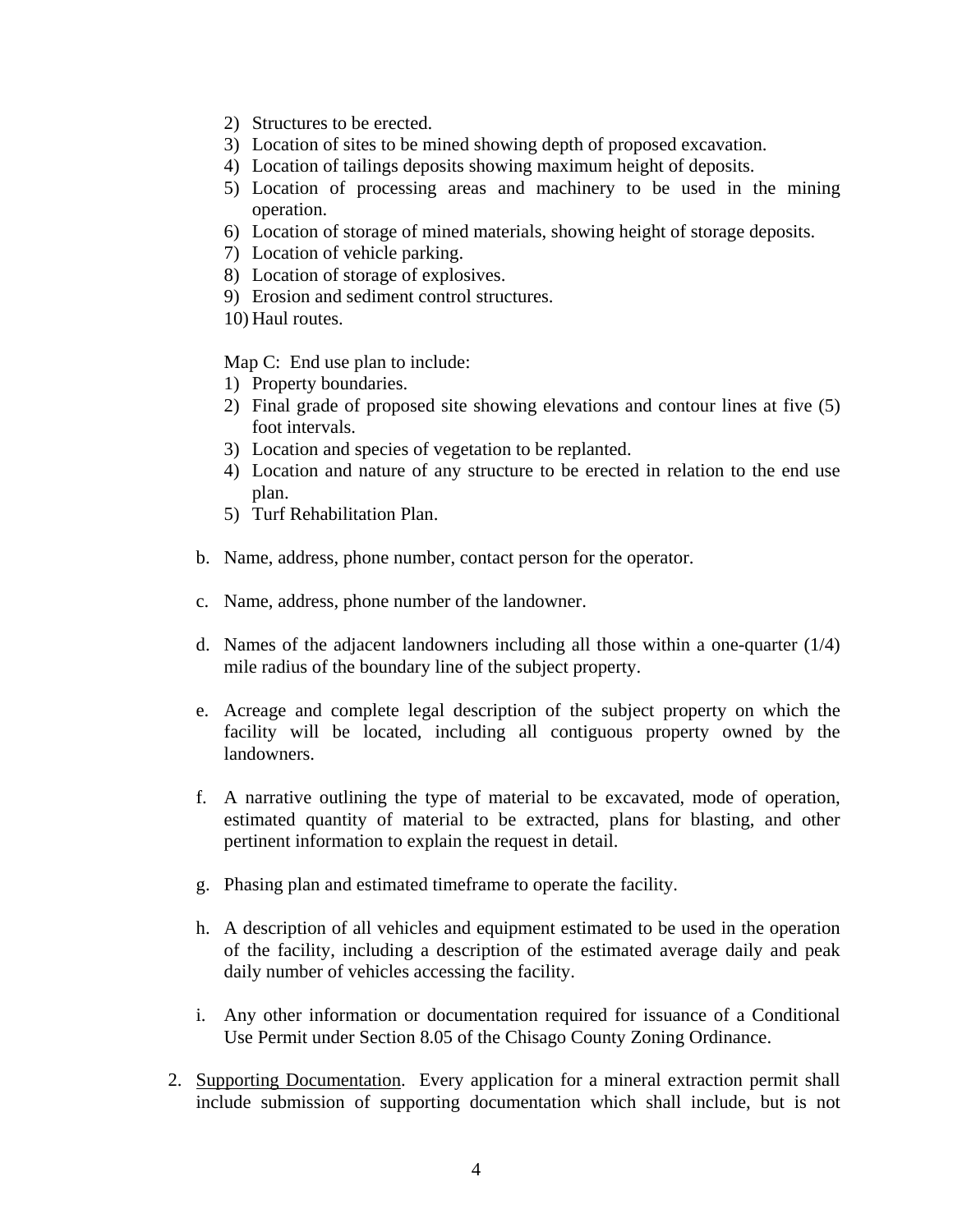limited to the following:

- a. A description of existing land uses on the subject property and all properties within one-quarter (1/4) mile.
- b. A description of land use designations in the Comprehensive Plan and zoning classifications of the subject property and all properties within one-quarter (1/4) mile.
- c. A description of the soil, vegetation, mineral content and topography of the subject property. A minimum of three (3) soil boring logs representative of the site and a description of the subsurface materials on the subject property must be submitted.
- d. A general description of surface waters, existing drainage patterns and groundwater conditions within one-quarter (1/4) mile of the subject property.
- e. A general description of the depth, quantity, quality and intended uses of the mineral deposits on the subject property.
- f. Copies of the MPCA application documents and operating permits.
- g. A description of the site hydrology and drainage characteristics during extraction for each phase of mineral extraction. Identify any locations where drainage of any disturbed areas will not be controlled on the subject property and plans to control erosion, sedimentation and water quality of the runoff.
- h. A description of the potential impacts to adjacent properties resulting from mineral extraction and off-site transportation, including but not limited to noise, dust, surface water runoff, groundwater contamination, traffic and aesthetics.
- i. A description of the plan to mitigate potential impacts resulting from mineral extraction.
- j. A description of site screening, landscaping and security fencing.
- k. Site rehabilitation plans for each phase of operation and upon completion of mineral extraction on the subject property.
- l. A description of the method in which complaints about any aspect of the mineral extraction facility operation or off-site transportation are to be received and the method which complaints are to be resolved.
- m. A plan for groundwater quality protection. A minimum of three (3) cross-sections showing the extent of overburden, extent of sand and gravel deposits, the water table, and any evidence of the water table in the past. The Planning Commission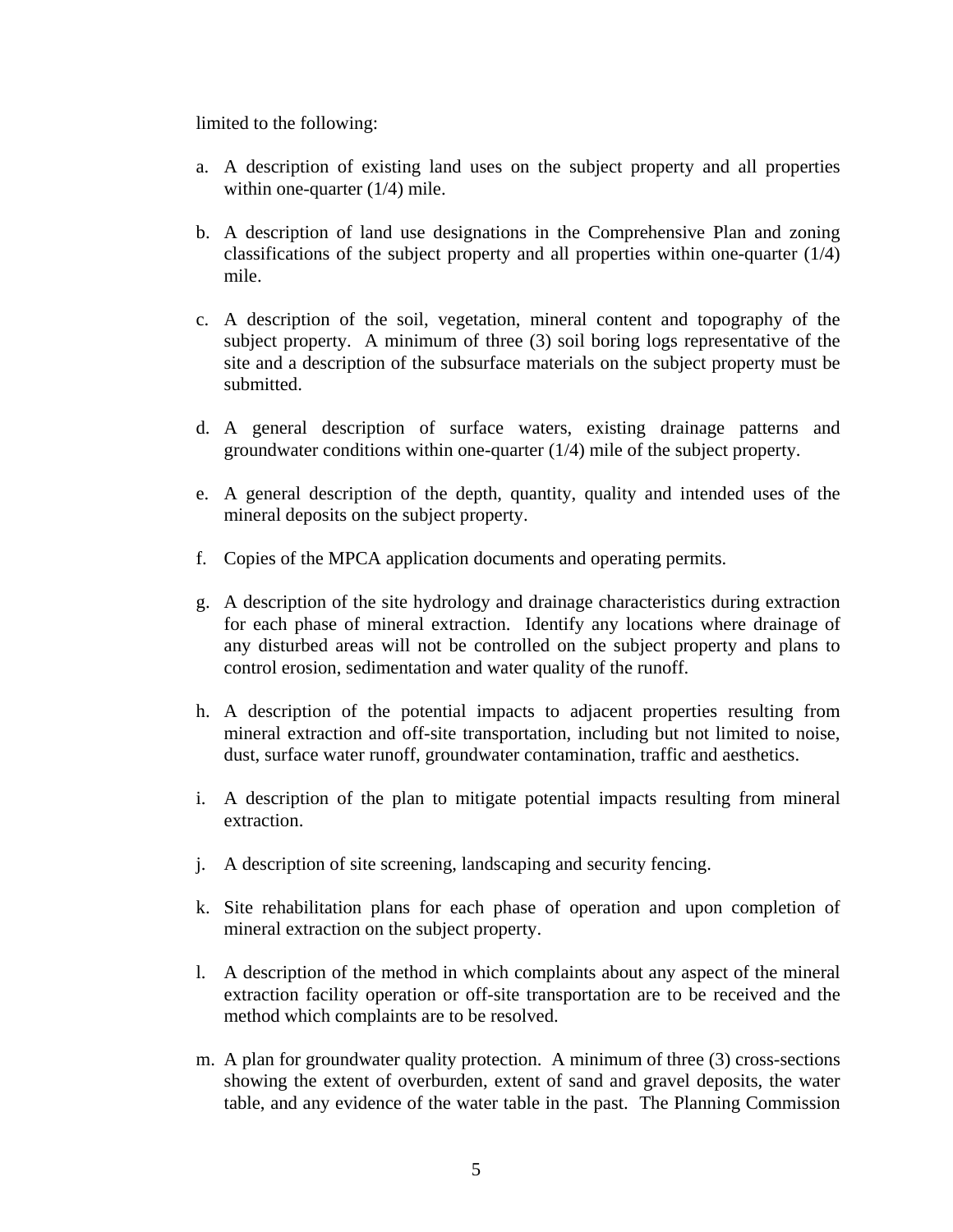reserves the right to require additional borings if necessary.

### **F. Permitting Procedure**.

- 1. Application. A request for a mineral extraction permit, as provided within this Ordinance, shall be filed with the Zoning Administrator on an official application form, the required application fee shall be paid, and a deposit made to reimburse the County for its out-of-pocket costs in processing the application. The application shall also be accompanied by ten (10) copies of detailed written and graphic materials fully explaining the proposed change, development, or use as specified under Section 7.27(E). The Zoning Administrator shall refer the application along with all related information, to the County Planning Commission for consideration.
- 2. Notice. The Zoning Administrator shall notice a public hearing to be held by the Planning Commission. Notice of such hearing shall be published in the official newspaper of the County at least ten (10) days prior to the date of the hearing. Written notice of public hearing shall be sent to the governing bodies of the affected township and any municipality located within two (2) miles of the affected property. Written notice shall also be sent to all property owners of record within five hundred (500) feet of the affected property in incorporated areas and to property owners within one-quarter  $(1/4)$  miles of the affected property or the nearest ten  $(10)$ properties in unincorporated areas, whichever would provide notice to the greatest number of owners. A copy of the notice and a list of the property owners and addresses to which the notice was sent shall be attested to by the Zoning Administrator and made a part of official record. The failure to give mailed notice to individual property owners, or defects in the notice, shall not invalidate the proceedings, provided a bona fide attempt to comply with this subdivision has been made.
- 3. Additional Information. The Planning Commission and County staff shall have the authority to request additional information from the applicant or to retain expert testimony with the consent and at the expense of the applicant if said information is declared to be necessary by the County to review the request or to establish performance conditions in relation to this Ordinance.
- 4. Referrals. The Planning Commission, County staff, and County Board may refer the application for review and comment to other agencies, including but not limited to the Soil and Water Conservation District and the Minnesota Pollution Control Agency.
- 5. Recommendation. The Planning Commission shall make a finding of fact and recommend such actions or conditions relating to the request to the County Board. The County may impose such additional restrictions or conditions as deemed necessary to protect the public interest. These conditions may include, but are not limited to the following: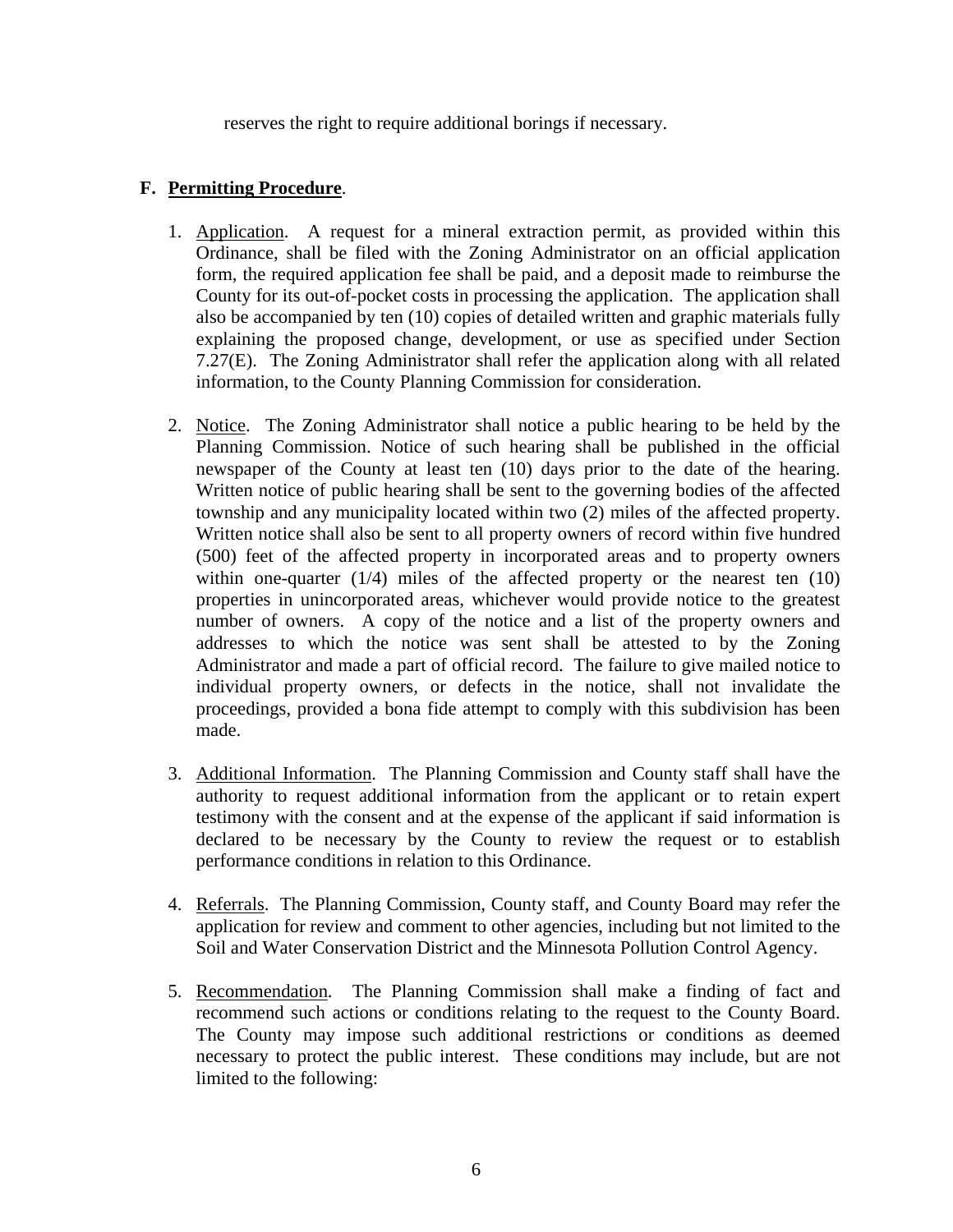- a. Matters relating to the appearance.
- b. Hours of operation.
- c. Increasing setbacks.
- d. Limiting the height, size, or location of buildings.
- e. Controlling the location and number of vehicle access points.
- f. Increasing street width and improving access conditions.
- g. Requiring diking, berming, fencing, screening, landscaping, or other facilities to protect adjacent or nearby property.
- h. Limiting the area to be mined.
- i. Requiring phased rehabilitation.
- j. Requiring financial security to guarantee compliance with the conditions of approval.
- k. Water quality monitoring.
- 6. County Board's Action and Findings. The County Board shall approve, modify, or deny the request and state the findings of its actions. Approval of a Conditional Use Permit shall require passage by majority vote of the full County Board. The Zoning Administrator shall notify the applicant of the County Board's action.
- 7. Reapplication/Lapse of Conditional Use Permit. Reapplication for the same or substantially same Conditional Use Permit shall not be accepted within six (6) months of denial by the Board. Any Conditional Use Permit approved but not used within twelve (12) months of the date of approval shall be null and void.
- 8. Amended Conditional Use Permit. Any change to the approved Conditional Use Permit shall require an amended Conditional Use Permit. Any expansion beyond the original boundaries shall not be considered an amended permit and shall require a new Conditional Use Permit.
- **G. Security**. The County shall require the applicant or owner of the property on which the mineral extraction is occurring, to post a bond, letter of credit or cash escrow in such form and sum as determined by the Board as part of the permit. The security shall be sufficient to reimburse the following costs:
	- 1. Costs of bringing the operation into compliance with the mineral extraction permit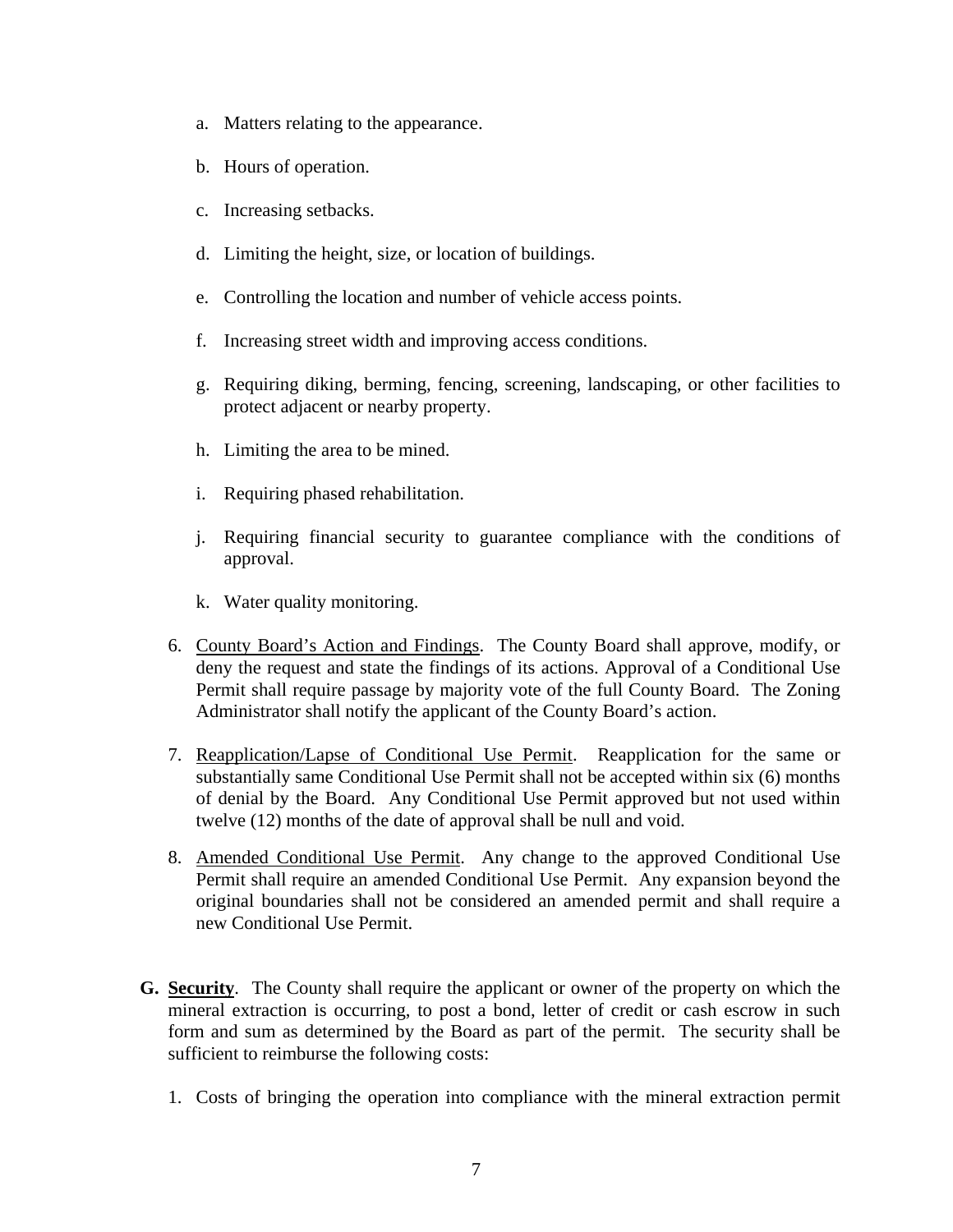requirements, including site monitoring and enforcement costs.

- 2. Extraordinary costs of repairing roads due to the special burden resulting from the hauling of materials and traffic associated with the operation. The amount of such cost shall be determined by the County Engineer.
- 3. Site restoration.
- 4. Costs the County may incur in enforcing the terms of the Conditional Use Permit, including attorney's fees.
- **H. Annual Certification**. Annual certification of all mineral excavation permits is required. The purpose of the annual certification is to maintain an updated listing of active conditional uses in the County, to decertify any permits where the activity has ceased, and to monitor compliance with the conditions of approval. Permit holders must complete and return certification forms provided by the County. Failure to maintain certification shall be cause for revocation of the permit.
- **I. Use Restrictions**. The following uses are prohibited unless specifically authorized in the mineral extraction permit:
	- 1. The washing of the extracted material.
	- 2. The production or manufacturing of veneer stone, sills, lintels, cut flagstone, hearthstones, paving stone and similar architectural or structural stone, and the storing or stockpiling of such products on the site.
	- 3. The manufacture of concrete building blocks or other similar blocks, the production or manufacture of lime products, the production of ready-mixed concrete, asphalt and any similar production or manufacturing processes.
- **J. Mineral Extraction Performance Standards**. The following performance standards apply to all mineral extraction facilities in the County:
	- 1. Minimum Lot Size. The minimum lot size for which mineral extraction permits may be issued is twenty (20) acres. The Zoning Administrator may issue an administrative permit for a temporary extraction activity on less than twenty (20) acres associated with local construction projects. The permit shall be limited to one calendar year in duration and shall be subject to all performance standards of this Ordinance, unless certain standards are specifically waived by the Zoning Administrator. The Zoning Administrator may also require additional conditions, such as specifying haul routes and guaranteeing haul route maintenance and repair.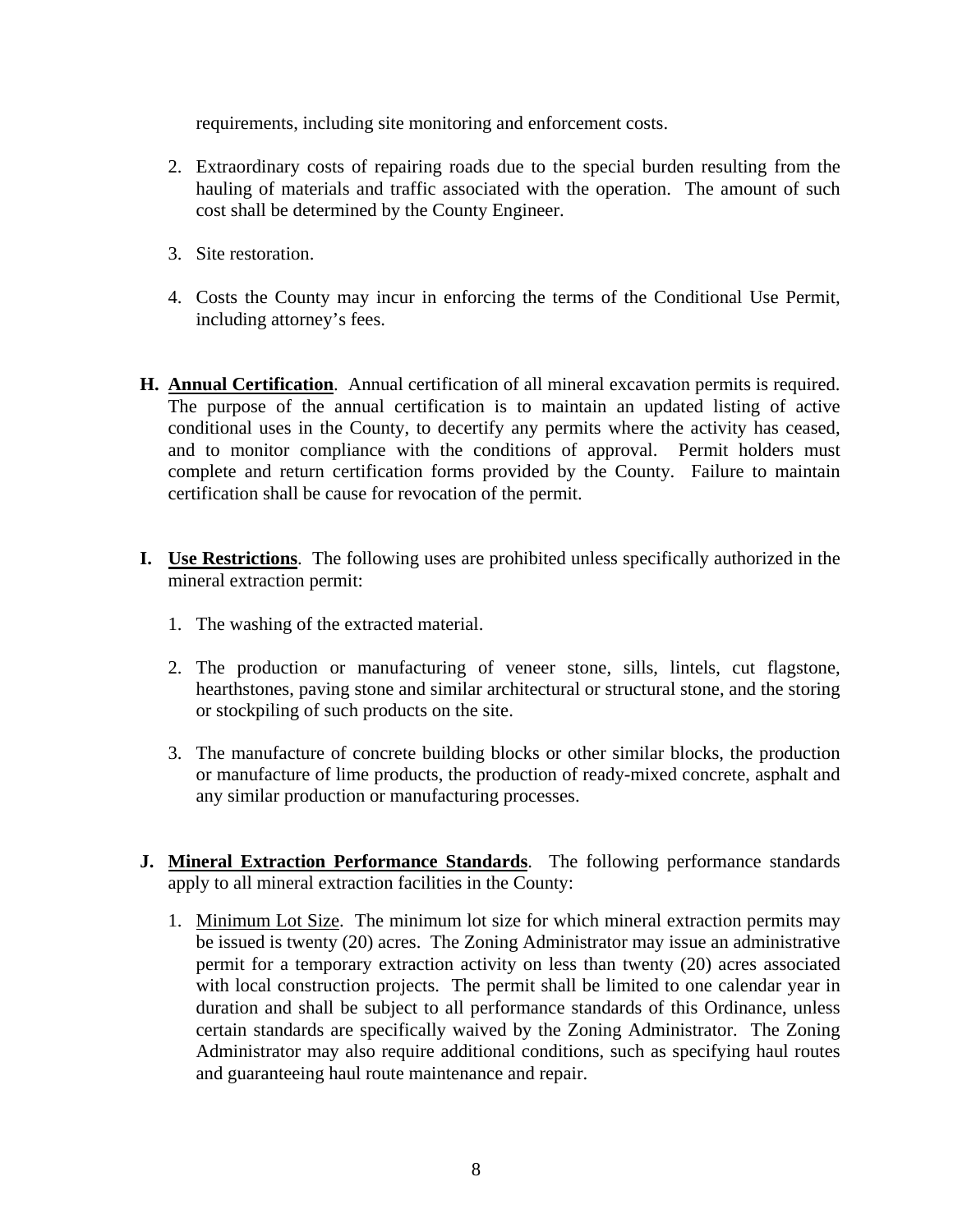- 2. Hours of Operation. Mineral extraction facilities shall operate only between the hours of 6:00 a.m. and 8:00 p.m., Monday through Saturday.
	- a) Operators are allowed a maximum of five (5) one-day extensions to the hours of operation for evening work in a calendar year. Operators must notify the County in advance of the proposed extension.
	- b) Other exceptions to the hours of operation must be approved by the County. Approval may only be granted in conjunction with the furnishing of material for a public improvement project that is underway during hours that the mineral extraction facility is not otherwise allowed to operate. Approval will be limited to those functions that cannot occur during normal hours of operation.
	- c) Other exceptions approved by the County Board.
- 3. Fencing. Fencing, signs, and barriers are required around ponding areas and steep sloped excavation areas unless, because of their location, they are not deemed to create a safety hazard.
- 4. Access. The location of the intersection of mining access roads with any public roads shall be selected such that traffic on the access roads will have a sufficient distance of the public road in view so that any turns onto the public road can be completed with a margin of safety.
- 5. Roadway Dust Control. Operators shall be responsible for providing dust control on all gravel roads used by trucks hauling to or from a mineral excavation facility. Unless waived by the County Board in lieu of other remedies, watering roadways will be required when conditions warrant it.
- 6. Mineral Extraction Facility Dust Control. The County may require watering in a facility when it is determined that airborne dust from extraction areas, processing activities, stockpiles or internal roadways creates a public nuisance. Other remedies to control dust may include berming, landscaping, and enclosures for processing equipment. All equipment used for mining operations shall be constructed, maintained, and operated in such a manner as to minimize dust conditions, as far as practicable. All access roads from mining operations to public highways, roads, or streets, or to adjoining property shall be paved or surfaced with gravel to minimize dust conditions.
- 7. Noise. Maximum noise levels at the facility will be consistent with the standards established by the Minnesota Pollution Control Agency.
- 8. Vibration. Operators shall use all practical means to eliminate adverse impacts on adjacent properties from vibration of equipment.
- 9. Air Quality/Water Quality. All activities on the subject property will be conducted in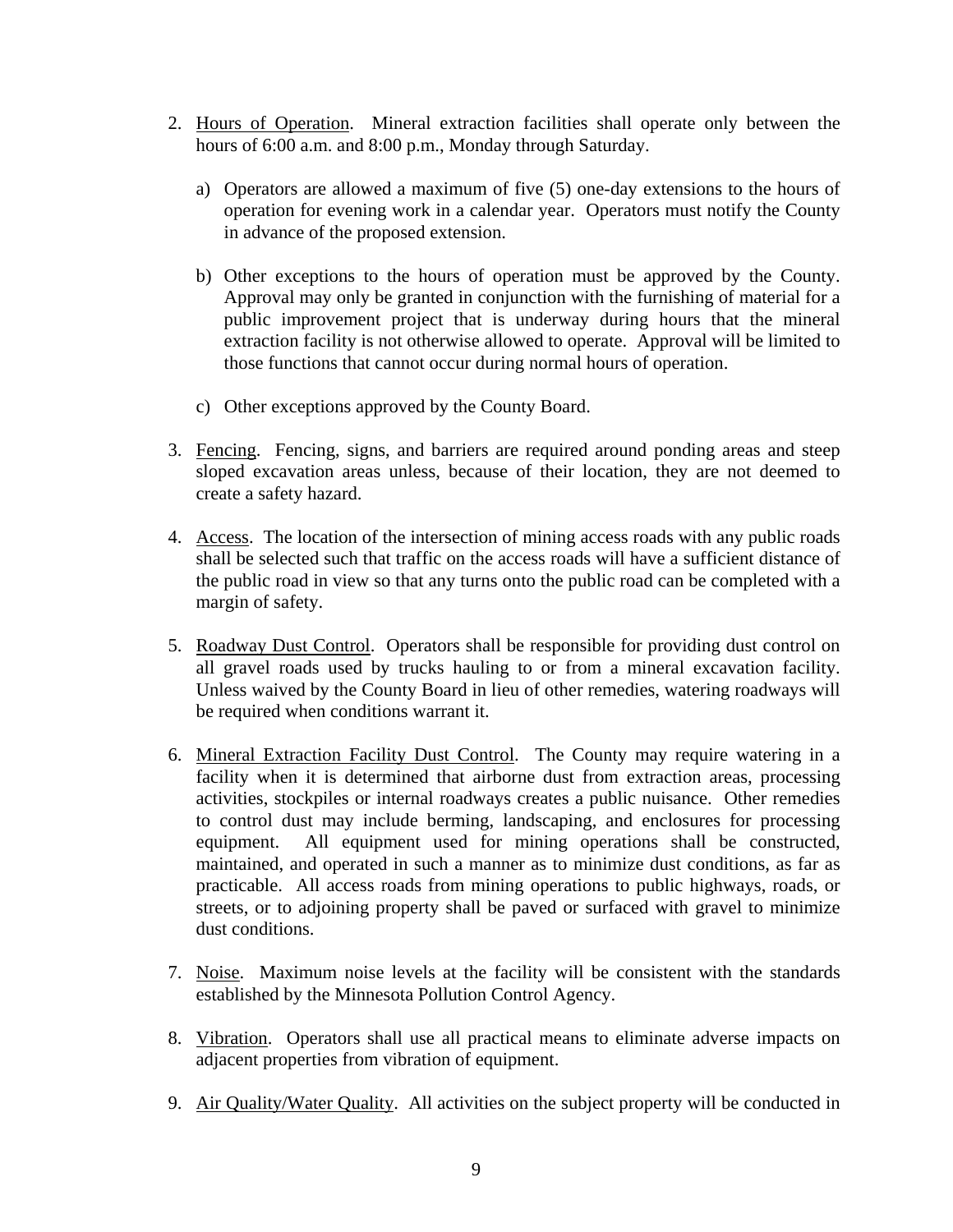a manner consistent with the Minnesota Pollution Control Agency's operating permits.

- 10. Water Resources. The mineral extraction operation shall not allow surface water to leave the site in a manner that causes flooding, erosion, or alteration of natural drainage patterns. The mineral extraction operation shall not adversely affect the quality of surface or subsurface water. Surface water originating outside and passing through the mineral extraction facility shall, at its point of departure from the mining site, be of equal quality to the water at the point where it enters the mining site. The operator shall perform any water treatment necessary to comply with this provision
- 11. Screening To minimize problems of dust and noise and to shield mining operations from public view, a screening barrier may be required between the mining site and adjacent properties. The design of the screening barrier shall be adequate to provide screening that would minimize the visual interruption of the surrounding landscape. When practicable, a screening barrier must be maintained between the mineral extraction operation and any public road.
- 12. Unauthorized Storage. Vehicles, equipment, or materials not associated with the mineral extraction facility or not in operable condition may not be kept or stored at the facility, except as specifically authorized in the Conditional Use Permit.
- 13. Setbacks. Mineral extraction shall occur no closer than fifty (50) feet from any property line or road easement. An exception to the property line setback requirement may be considered on a case-by-case basis where two mineral extraction facilities share a common lot line and the County Board determines it to be in the County's interest to waive all or portions of the contiguous setback areas between the facilities. The setback for all other equipment and activities shall be based upon performance standards for noise, dust control, visual screening and the like as determined in the application review process.
- 14. Phasing. Phasing plans must be prepared for all mineral extraction facilities. The plans shall include the details and schedule for rehabilitation in the transition of one phase to another.
- 15. Minimum Disturbance. Existing trees and ground cover outside of mineral extraction areas shall be preserved to the maximum extent possible.
- 16. Weed Control. The operators shall be required to control noxious weeds and mow or harvest other vegetation to maintain reasonable appearance of the site.
- 17. Waste Disposal. Any waste generated from the mining operation, including waste from vehicle or equipment maintenance, shall be disposed of in accordance with Federal, State, and County requirements.
- 18. Recycled Concrete and Asphalt. The importation of recycled concrete and asphalt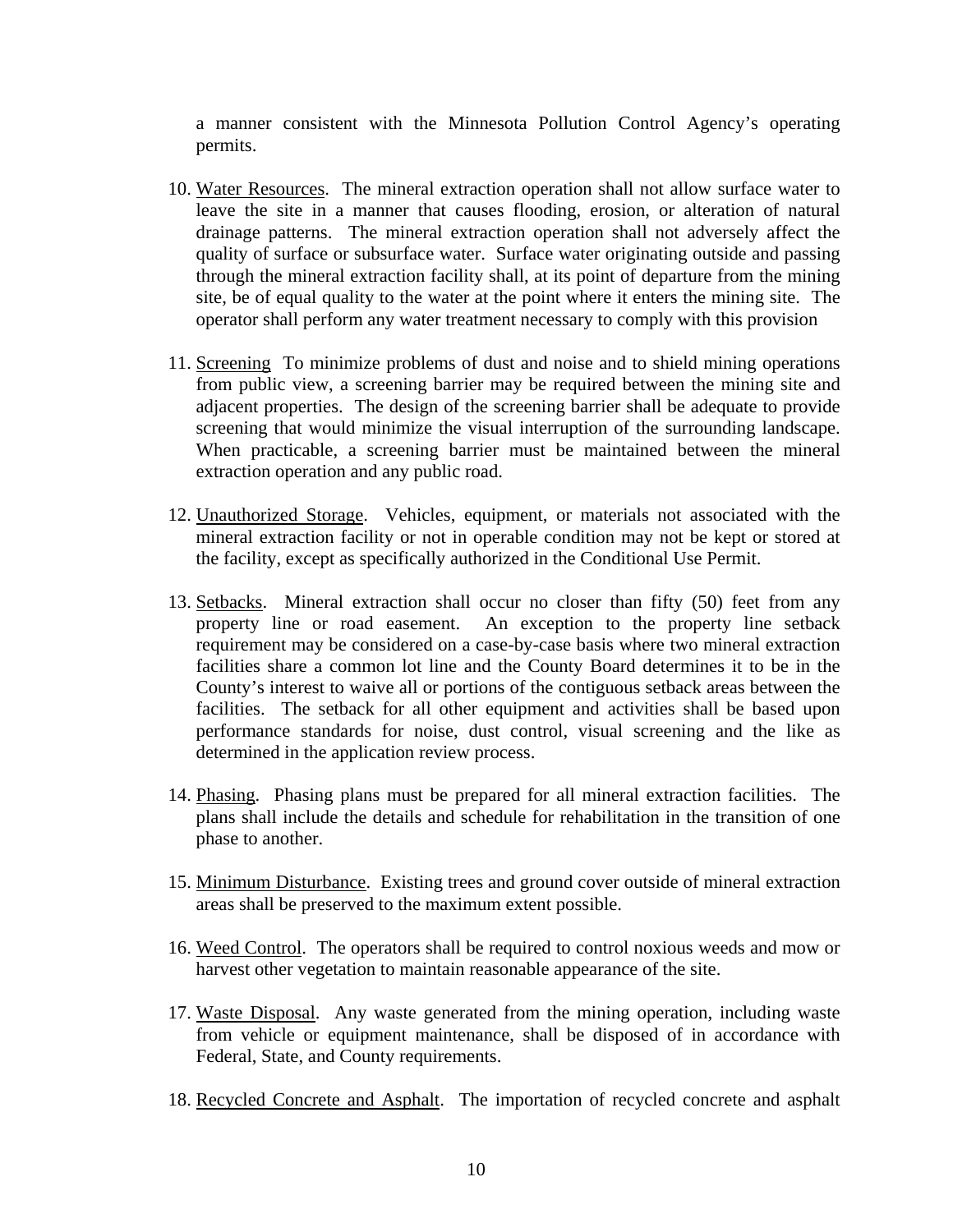may be considered an accessory use, at the discretion of the County Board, provided also that it is processed and prepared for construction reuse or sale.

- 19. General Compliance. The operators must comply with all other federal, state, regional, county, and local laws and regulations applicable to the operation of the mineral extraction facility, including but not limited to floodplain management regulations, shoreland management regulations, and zoning ordinance regulations.
- 20. Additional Regulations. The County may impose additional regulations and requirements to the mineral extraction permit to protect the public health, safety, and welfare.
- **K. Land Rehabilitation**. Land rehabilitation plans for mineral extraction permits must include the grading plans, topsoil replacement, seeding, mulching, erosion control, and sedimentation control specifications for each phase and the final site restoration. The following minimum standards and conditions apply:
	- 1. Final grades may not exceed a 3:1 ratio (33% slope), except for rehabilitated areas in existence at the time of adoption of this Ordinance. In completing final grading in each phase, the top of the slope may begin twenty (20) feet from property lines.
	- 2. A minimum of three (3) inches of topsoil shall be placed on all graded surfaces.
	- 3. Seeding and mulching shall be consistent with Minnesota Department of Transportation specifications for rights-of-way. Exceptions to seeding and mulching include areas returned to agricultural production.
	- 4. Soil restoration, seeding, and mulching must occur within each phase as soon as final grades, or interim grades identified in the phasing plans, have been reached. Exceptions to seeding and mulching include the processing, storage, and staging areas within each phase.
	- 5. Soil erosion and sedimentation control measures shall be consistent with MPCA's "Protecting Water Quality in Urban Areas."
	- 6. Unless otherwise amended or approved by the County, all final grades and site restoration efforts shall be consistent with the Rehabilitation Plan.
	- 7. Within six (6) months after completion of mineral extraction or after termination of the permit, all equipment, vehicles, machinery, materials, and debris shall be removed from the subject property.
	- 8. Within twelve (12) months after completion of mineral extraction or after termination of the permit, site rehabilitation must be completed.